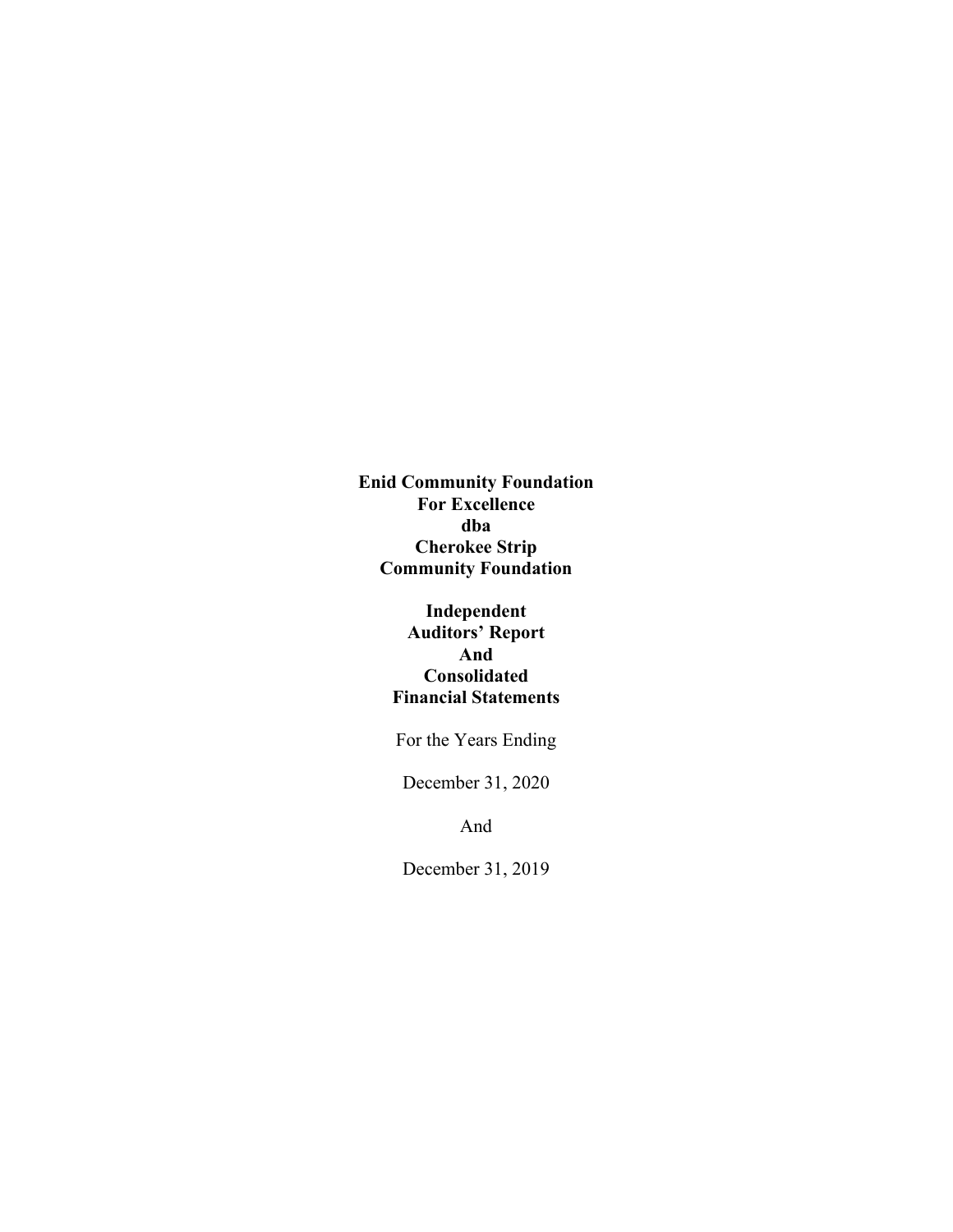# **Enid Community Foundation for Excellence dba Cherokee Strip Community Foundation Table of Contents**

|                                                       | Page           |  |  |  |
|-------------------------------------------------------|----------------|--|--|--|
| <b>Independent Auditors' Report</b>                   |                |  |  |  |
| <b>Financial Statements:</b>                          |                |  |  |  |
| <b>Consolidated Statements of Financial Position</b>  | 3              |  |  |  |
| <b>Consolidated Statements of Activities</b>          | $\overline{4}$ |  |  |  |
| <b>Consolidated Statements of Functional Expenses</b> | 5              |  |  |  |
| Consolidated Statements of Cash Flows                 | 6              |  |  |  |
| Notes to the Consolidated Financial Statements        | 7-14           |  |  |  |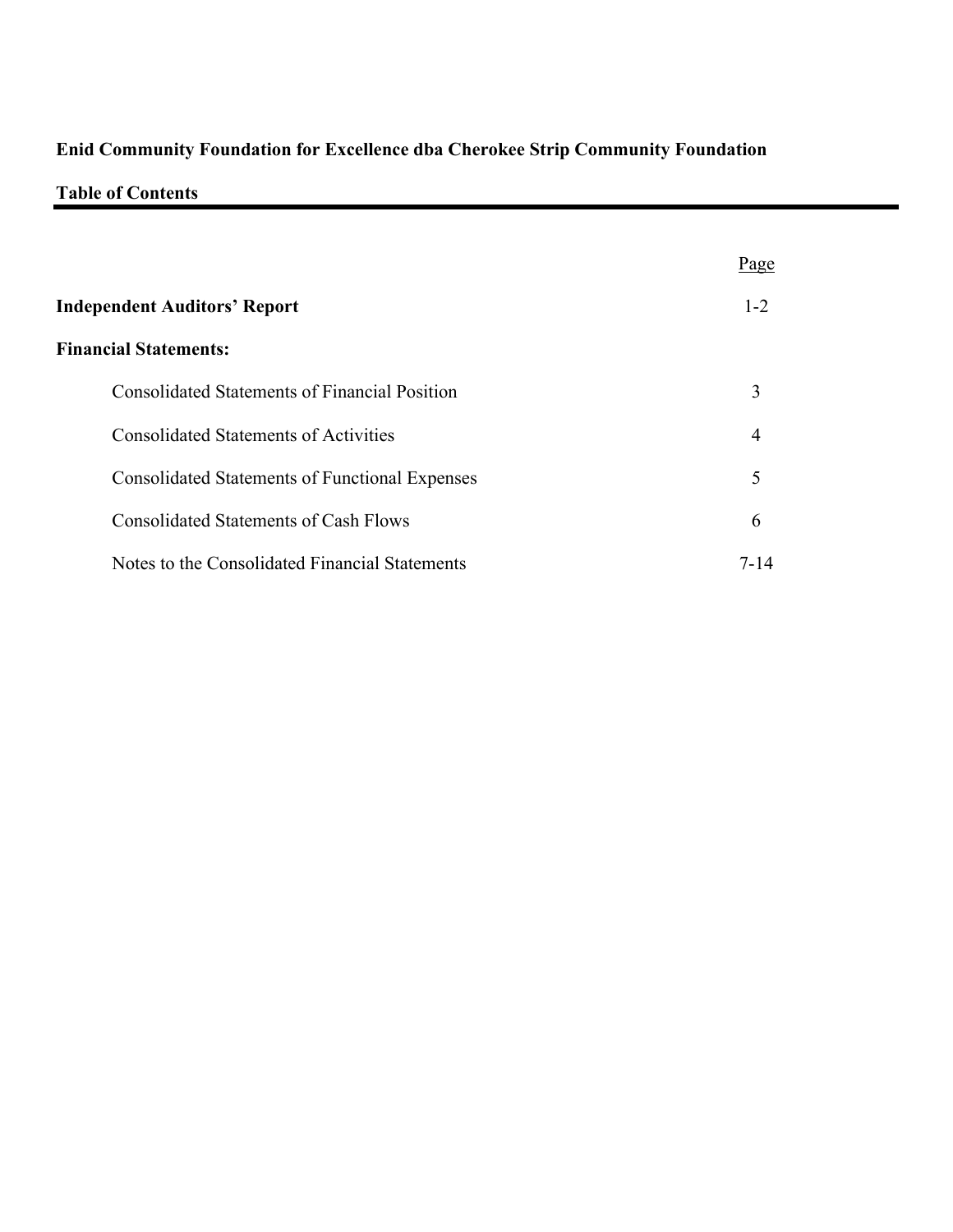

# Independent Auditors' Report

The Board of Trustees Enid Community Foundation for Excellence dba Cherokee Strip Community Foundation

## *Report on the Financial Statements*

We have audited the accompanying financial statements of the Enid Community Foundation for Excellence dba Cherokee Strip Community Foundation (a non-profit organization), which comprise the statements of financial position as of December 31, 2020, and the related statements of activities, functional expenses and cash flows for the year then ended, and the related notes to the financial statements.

## *Management's Responsibility for the Financial Statements*

Management is responsible for the preparation and fair presentation of these financial statements in accordance with accounting principles generally accepted in the United States of America. Management is also responsible for design, implementation, and maintenance of internal control relevant to the preparation and fair presentation of financial statements that are free from material misstatement, whether due to fraud or error.

## *Auditor's Responsibility*

Our responsibility is to express an opinion on these financial statements based on our audit. We conducted our audit in accordance with the auditing standards generally accepted in the United States of America. Those standards require that we plan and perform the audit to obtain reasonable assurance about whether the financial statements are free of material misstatement.

An audit involves performing procedures to obtain audit evidence about the amounts and disclosures in the financial statements. The procedures selected depend on the auditors' judgment, including the assessment of the risks of material misstatement of the financial statements, whether due to fraud or error. In making those risk assessments, the auditor considers internal control relevant to the entity's preparation and fair presentation of the financial statements in order to design audit procedures that are appropriate in the circumstances, but not for the purpose of expressing an opinion on the effectiveness of the entity's internal control. Accordingly, we express no such opinion. An audit also includes evaluating the appropriateness of accounting policies used and the reasonableness of significant accounting estimates made by management, as well as evaluating the overall presentation of the financial statements.

We believe that the audit evidence we have obtained is sufficient and appropriate to provide a basis for our audit opinion.

**www.blhkcpa.com**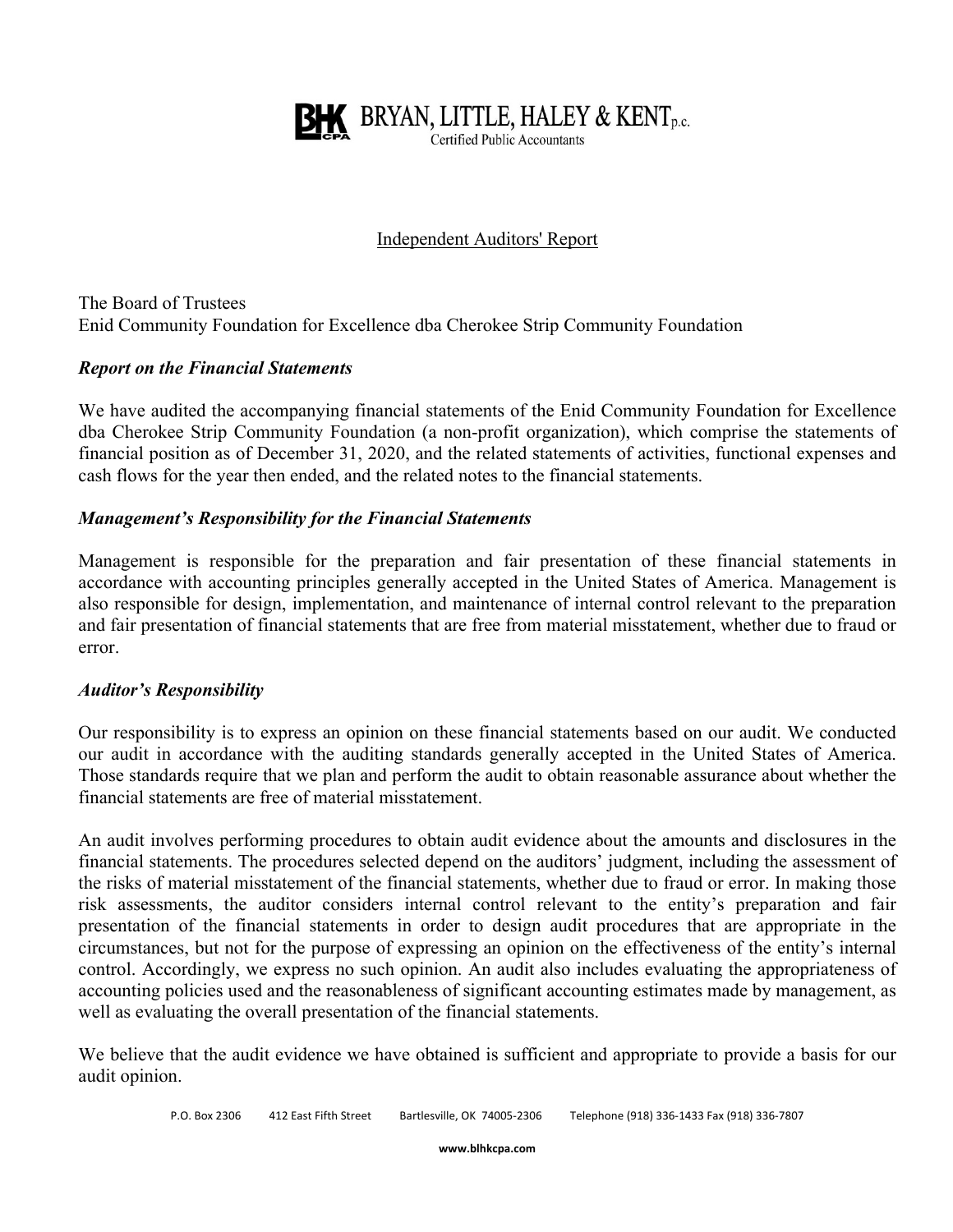# *Opinion*

In our opinion, the financial statements referred to above present fairly, in all material respects, the financial position of the Enid Community Foundation for Excellence dba Cherokee Strip Community Foundation as of December 31, 2020, and the results of its operations and cash flows for the year then ended, in accordance with accounting principles generally accepted in the United States of America.

## *Other Matte*r

The financial statements of Enid Community Foundation for Excellence dba Cherokee Strip Community Foundation for the year ended December 31, 2019, were audited by another auditor who expressed an unmodified opinion on those statements on March 16, 2020.

# *Report on Summarized Comparative Information*

The summarized comparative information presented herein as of and for the year ended December 31, 2019 has not be audited, reviewed, or compiled and, accordingly, we express no opinion on them.

Borgan, dittle, Haley + Kent P.C.

Bryan, Little, Haley & Kent PC Bartlesville, Oklahoma December 10, 2021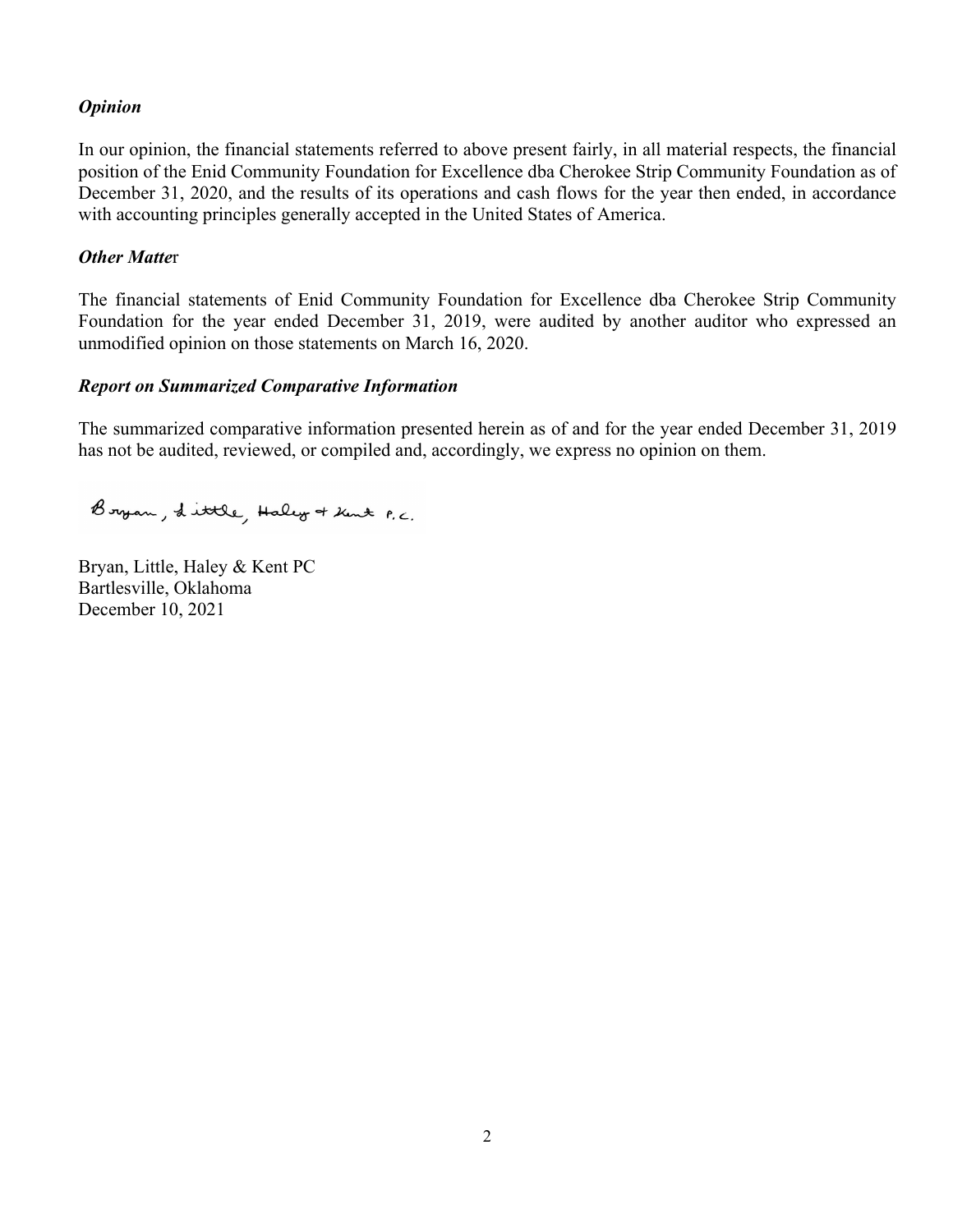# **Enid Community Foundation for Excellence dba Cherokee Strip Community Foundation Consolidated Statements of Financial Position**

|                                                          | <b>December 31, 2020</b> | December 31, 2019 |
|----------------------------------------------------------|--------------------------|-------------------|
| <b>Assets</b>                                            |                          |                   |
| <b>Current Assets:</b>                                   |                          |                   |
| Cash and cash equivalents                                | \$<br>724,894            | \$<br>538,107     |
| Investments                                              | 29,904,626               | 27,835,056        |
| Whole Life Investments                                   | 53,986                   | 52,539            |
| Prepaid Insurance                                        | 3,155                    | 2,982             |
| Total current assets                                     | 30,686,661               | 28,428,684        |
| <b>Fixed Assets:</b>                                     |                          |                   |
| Land                                                     | 50,000                   |                   |
| Building                                                 | 355,907                  | 405,907           |
| Furniture and equipment                                  | 51,750                   | 51,750            |
| Less: Accumulated depreciation                           | (74,201)                 | (54,296)          |
| Total fixed assets                                       | 383,456                  | 403,361           |
| Total assets                                             | 31,070,117<br>\$         | 28,832,045        |
| <b>Liabilities and Net Assets</b>                        |                          |                   |
| Current liabilities:                                     |                          |                   |
| Distributions payable                                    | \$<br>205,175            | \$<br>42,595      |
| Accounts payable                                         | 1,681                    | 1,211             |
| Payroll liabilities                                      | 2,716                    | 2,811             |
| Long-term debt-current portion                           | 21,203                   | 20,372            |
| Agency funds held for the benefit of other organizations | 5,478,208                | 4,963,280         |
| Total current liabilities                                | 5,708,983                | 5,030,269         |
| Long-term debt-non-current portion                       | 10,877                   | 32,080            |
| Total liabilities                                        | 5,719,860                | 5,062,349         |
| Net Assets                                               |                          |                   |
| Without donor restrictions                               |                          |                   |
| Operating fund                                           | 869,853                  | 845,381           |
| Total net assets without donor restrictions              | 869,853                  | 845,381           |
| With donor restrictions                                  |                          |                   |
| Undesignated endowments                                  | 1,766,893                | 1,649,293         |
| Designated funds                                         | 14,630,733               | 15,789,460        |
| Donor advised funds                                      | 1,468,565                | 1,309,978         |
| Field of interest funds                                  | 1,457,329                | 1,361,930         |
| Accumulated losses on endowment funds                    |                          | (8,181)           |
| Gift funds                                               | 170,612                  | 532,284           |
| Scholarship funds - non-endowed                          | 4,932,286                | 2,237,012         |
| Whole life investments                                   | 53,986                   | 52,539            |
| Total net assets with donor restrictions                 | 24,480,404               | 22,924,315        |
| Total net assets                                         | 25,350,257               | 23,769,696        |
| Total liabilities and net assets                         | 30,070,117<br>S          | 28,832,045<br>S   |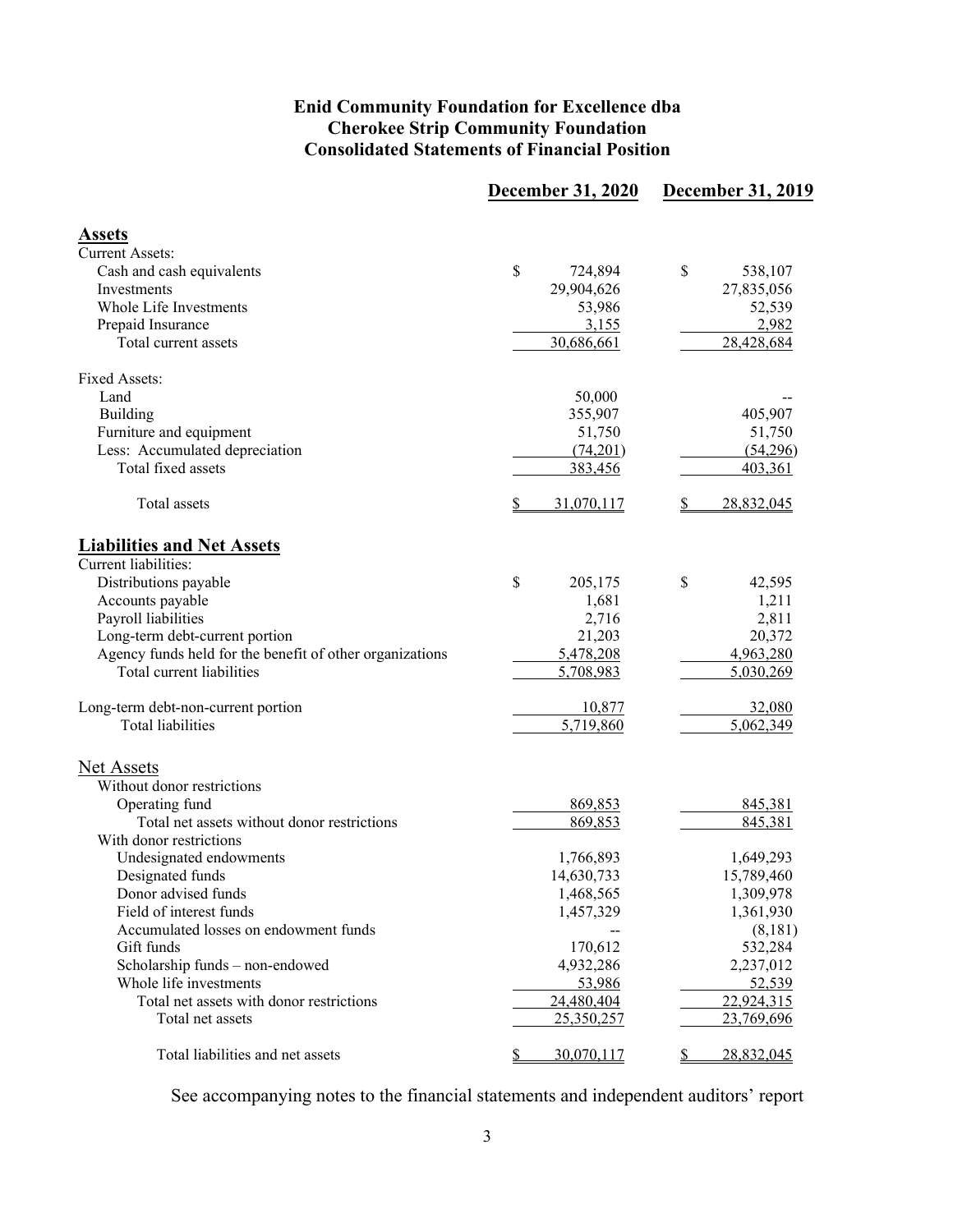#### **Enid Community Foundation for Excellence dba Cherokee Strip Community Foundation Consolidated Statements of Activities**

|                                       |                           | <b>Year Ended December 31, 2020</b> |               | Year Ended December 31, 2019 |                           |                           |  |  |
|---------------------------------------|---------------------------|-------------------------------------|---------------|------------------------------|---------------------------|---------------------------|--|--|
|                                       | Without                   | With                                |               | Without                      | With                      |                           |  |  |
| Revenue:                              | <b>Donor Restrictions</b> | <b>Donor Restrictions</b>           | <b>Total</b>  | <b>Donor Restrictions</b>    | <b>Donor Restrictions</b> | <b>Total</b>              |  |  |
| Contributions:                        |                           |                                     |               |                              |                           |                           |  |  |
| Endowments                            | $\mathbb{S}$              | $\mathbb{S}$<br>274,547             | \$<br>274,547 | \$                           | S.<br>2,269,746           | $\mathbb{S}$<br>2,269,746 |  |  |
| Non-endowed scholarship               |                           |                                     |               |                              |                           |                           |  |  |
| funds & gift funds                    | 5,578                     | 91,567                              | 97,145        |                              | 126,923                   | 126,923                   |  |  |
| Other                                 | 775                       |                                     | 775           | 665                          |                           | 665                       |  |  |
| Investment income, net                | 2,360                     | 1,871,204                           | 1,873,564     | 405                          | 1,047,793                 | 1,048,198                 |  |  |
| Administrative fee income             | 274,985                   |                                     | 274,985       | 252,300                      |                           | 252,300                   |  |  |
| Other income                          | 4,797                     | 21,410                              | 26,207        | 8,081                        |                           | 8,081                     |  |  |
| Net assets released from restriction: |                           |                                     |               |                              |                           |                           |  |  |
| Funds appropriated for distribution   | 1,512,565                 | (1,512,565)                         |               | 826,053                      | (826, 053)                |                           |  |  |
| Total revenue                         | 1,801,060                 | 746,163                             | 2,547,223     | 1,087,504                    | 2,618,409                 | 3,705,913                 |  |  |
| <b>Expenses:</b>                      |                           |                                     |               |                              |                           |                           |  |  |
| Grants and distributions:             |                           |                                     |               |                              |                           |                           |  |  |
| Gift funds                            | 356,651                   |                                     | 356,651       | 49,378                       |                           | 49,378                    |  |  |
| Endowments                            | 828,625                   |                                     | 828,625       | 656,675                      |                           | 656,675                   |  |  |
| Scholarships                          | 203,650                   |                                     | 203,650       | 120,000                      |                           | 120,000                   |  |  |
| Program services                      | 235,598                   |                                     | 235,598       | 104,728                      | $\overline{a}$            | 104,728                   |  |  |
| Management and general                | 156,987                   |                                     | 156,987       | 135,214                      | $\overline{\phantom{m}}$  | 135,214                   |  |  |
| Total expenses                        | .781,511                  | $--$                                | .781,511      | ,065,995                     | $\overline{\phantom{a}}$  | .065.995                  |  |  |
| Other gains and losses:               |                           |                                     |               |                              |                           |                           |  |  |
| Gain on sale of assets                | $- -$                     | $\overline{\phantom{a}}$            | $-$           | 3,062                        | $\overline{\phantom{a}}$  | 3,062                     |  |  |
| Unrealized gains on                   |                           |                                     |               |                              |                           |                           |  |  |
| Investments                           |                           | 809.926                             | 809.926       |                              | 2.133.398                 | 2.133.398                 |  |  |
| Total other gains and losses          |                           | 809,926                             | 809,926       | 3,062                        | 2,133,398                 | 2,136,460                 |  |  |
| Increase in net assets                | 19,549                    | 1,556,089                           | 1,575,638     | 24,571                       | 4,751,807                 | 4,776,378                 |  |  |
| Net Assets, beginning of year         | 845,381                   | 22,924,315                          | 23,769,696    | 820,810                      | 18,172,508                | 18,993,318                |  |  |
| Prior period adjustment               | 4,923                     |                                     | 4,923         |                              |                           |                           |  |  |
| Net Assets, end of year               | 869,853                   | 24,480,404                          | 25,350,257    | 845,381                      | 22,924,315                | 23,769,696                |  |  |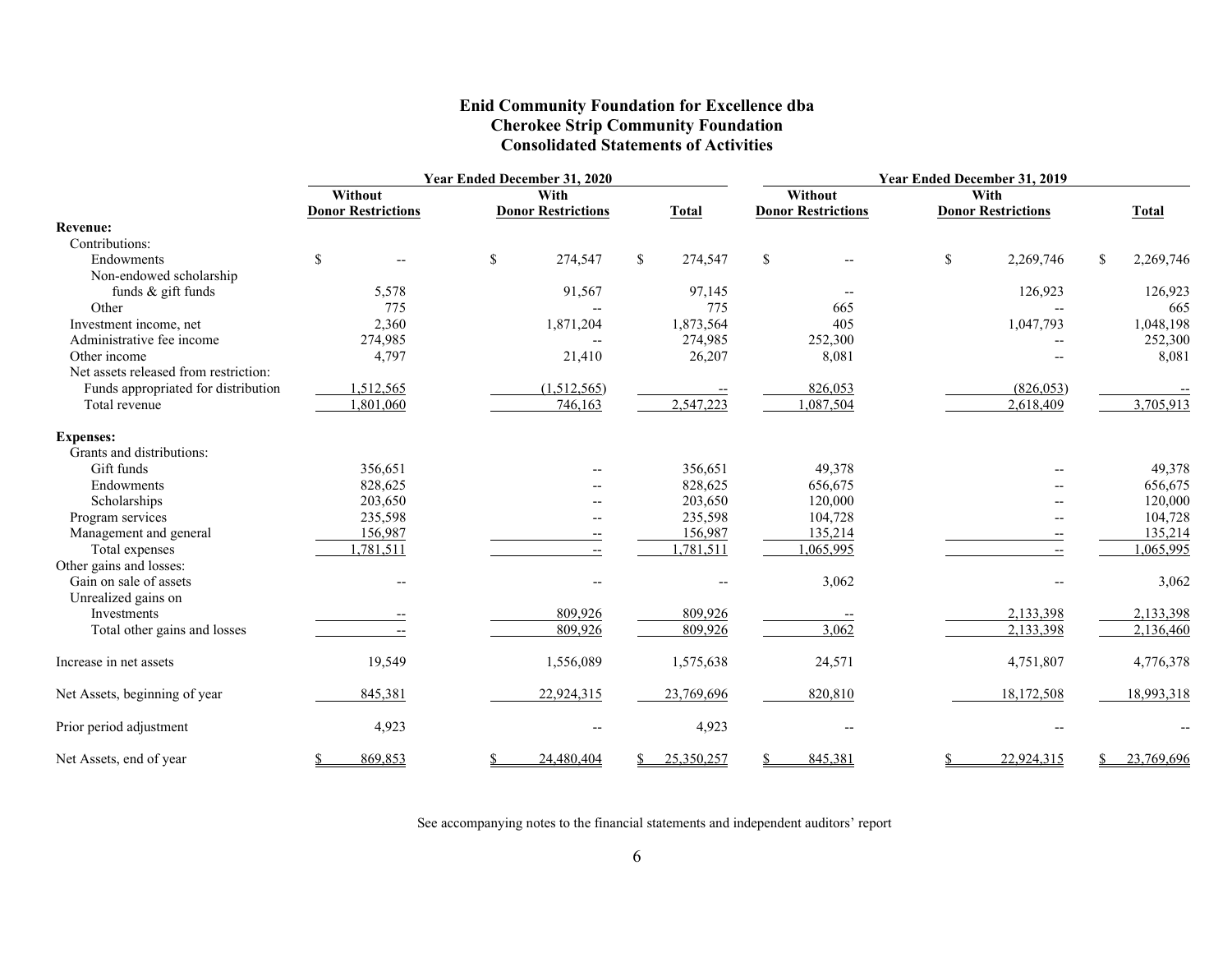## **Enid Community Foundation for Excellence dba Cherokee Strip Community Foundation Consolidated Statements of Functional Expenses**

|                                 | <b>Year Ended December 31, 2020</b> |                          |                  |               | <b>Year Ended December 31, 2019</b> |               |  |  |  |
|---------------------------------|-------------------------------------|--------------------------|------------------|---------------|-------------------------------------|---------------|--|--|--|
|                                 | Management                          | Program                  |                  | Management    | Program                             |               |  |  |  |
|                                 | & General                           | <b>Services</b>          | <b>Total</b>     | & General     | <b>Services</b>                     | Total         |  |  |  |
| <b>Grants and Distributions</b> | S<br>$- -$                          | \$1,512,565<br>- \$      | 1,512,565        | \$            | \$<br>826,053                       | 826,053<br>\$ |  |  |  |
| <b>Salaries</b>                 | 27,862                              | 83,586                   | 111,448          | 25,700        | 77,099                              | 102,799       |  |  |  |
| Payroll taxes                   | 2,130                               | 6,389                    | 8,519            | 1,966         | 5,898                               | 7,864         |  |  |  |
| Insurance                       | 8,037                               |                          | 8,037            | 7,046         |                                     | 7,046         |  |  |  |
| Office supplies                 | 3,264                               |                          | 3,264            | 4,126         |                                     | 4,126         |  |  |  |
| Dues and subscriptions          | $-$                                 | 3,371                    | 3,371            |               | 2,569                               | 2,569         |  |  |  |
| Depreciation                    | 19,905                              | --                       | 19,905           | 20,059        |                                     | 20,059        |  |  |  |
| Equipment rent and maintenance  | 3,393                               |                          | 3,393            | 4,022         |                                     | 4,022         |  |  |  |
| Postage and delivery            | 593                                 |                          | 593              | 687           |                                     | 687           |  |  |  |
| Printing and reproduction       | --                                  | 2,866                    | 2,866            |               | 1,819                               | 1,819         |  |  |  |
| Property expense                | 5,699                               | --                       | 5,699            | 5,595         |                                     | 5,595         |  |  |  |
| Professional fees               | 16,497                              | $-\!$ $\!-$              | 16,497           | 330           |                                     | 330           |  |  |  |
| Public awareness                |                                     | 13,021                   | 13,021           |               | 7,149                               | 7,149         |  |  |  |
| Program expenses                | --                                  | 1,529                    | 1,529            |               | 5,581                               | 5,581         |  |  |  |
| Repairs                         | 2,685                               | --                       | 2,685            | 4,212         |                                     | 4,212         |  |  |  |
| Software                        | 16,650                              | $- -$                    | 16,650           | 22,359        |                                     | 22,359        |  |  |  |
| Storage                         | 525                                 | --                       | 525              | 900           |                                     | 900           |  |  |  |
| Telephone                       | 1,298                               | $\overline{\phantom{m}}$ | 1,298            | 1,602         |                                     | 1,602         |  |  |  |
| Training and education          |                                     | 1,197                    | 1,197            |               | 1,481                               | 1,481         |  |  |  |
| Travel                          | $-$                                 |                          |                  |               | 1,218                               | 1,218         |  |  |  |
| <b>Utilities</b>                | 7,395                               |                          | 7,395            | 7,859         |                                     | 7,859         |  |  |  |
| Licenses, permits & fees        |                                     |                          |                  | 10            |                                     | 10            |  |  |  |
| Accounting and audit            | 31,795                              | --                       | 31,795           | 24,276        |                                     | 24,276        |  |  |  |
| Special events                  |                                     |                          |                  |               | 1,914                               | 1,914         |  |  |  |
| Board expense                   | 4,149                               | --                       | 4,149            | 2,532         |                                     | 2,532         |  |  |  |
| Interest                        | 1,733                               | --                       | 1,733            | 1,825         |                                     | 1,825         |  |  |  |
| Miscellaneous                   | 3,377                               |                          | 3,377            | 108           |                                     | 108           |  |  |  |
| Total                           | 156,987<br>S                        | \$1,624,524              | 1,781,511<br>\$. | 135,214<br>\$ | 930,781                             | .065,995      |  |  |  |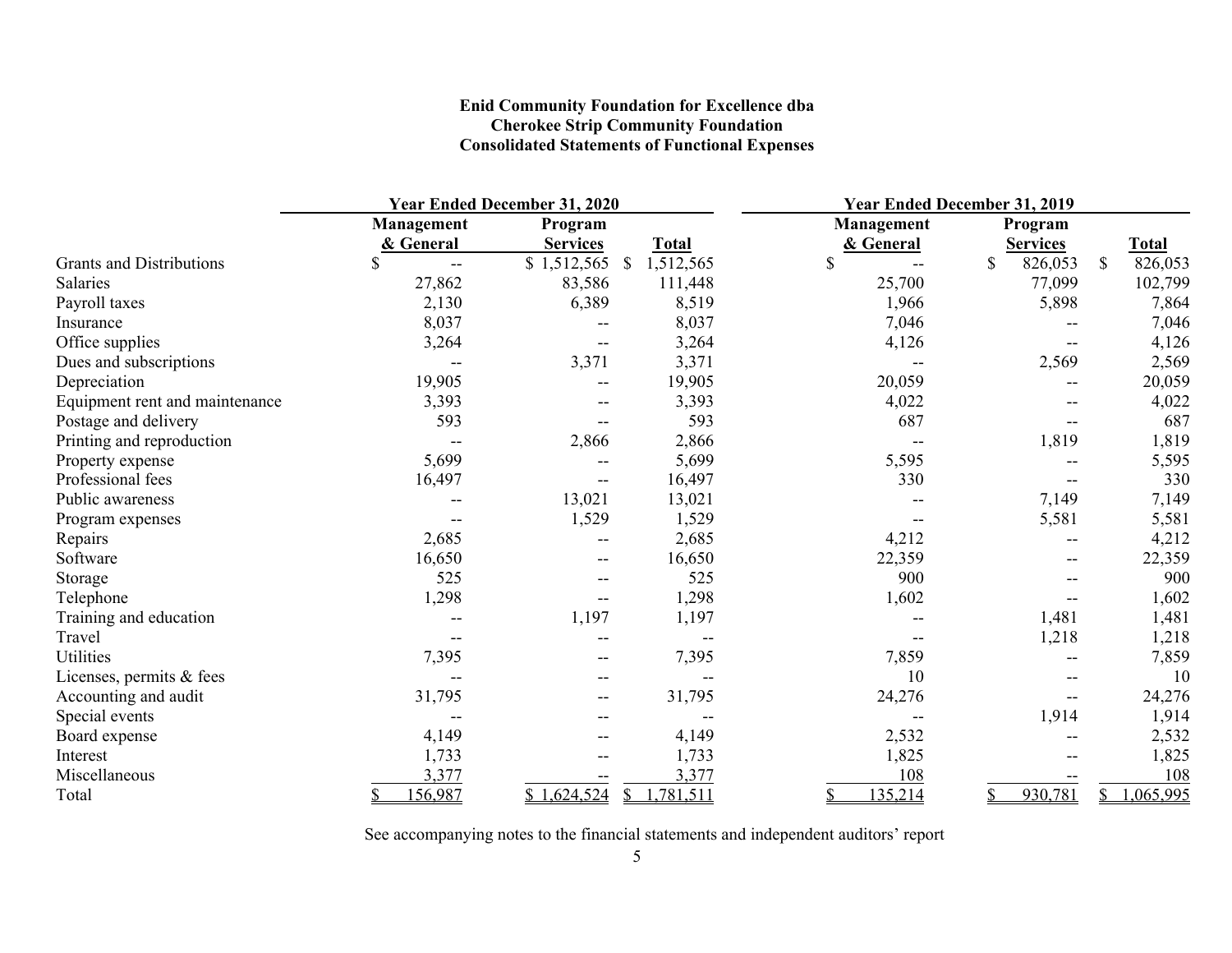# **Enid Community Foundation for Excellence dba Cherokee Strip Community Foundation Consolidated Statements of Cash Flows**

|                                               | <b>Year Ended</b><br><b>December 31, 2020</b> | <b>Year Ended</b><br><b>December 31, 2019</b> |
|-----------------------------------------------|-----------------------------------------------|-----------------------------------------------|
| <b>Cash Flows from Operating Activities:</b>  |                                               |                                               |
| Change in net assets                          | 1,575,638<br>$\mathbb{S}$                     | \$<br>4,776,378                               |
| Adjustments to reconcile change in net        |                                               |                                               |
| assets to net cash provided by                |                                               |                                               |
| operating activities:                         |                                               |                                               |
| Depreciation                                  | 19,905                                        | 19,985                                        |
| Increase prepaid insurance                    | (173)                                         | (561)                                         |
| Increase accounts payable                     | 6,670                                         | 1,211                                         |
| Increase in distributions payable             | 156,380                                       | 32,053                                        |
| Increase (decrease) payroll liabilities       | (95)                                          | 595                                           |
| Net cash provided by                          |                                               |                                               |
| operating activities                          | 1,758,325                                     | 4,829,661                                     |
| Cash flows from investing activities:         |                                               |                                               |
| Disposition of fixed assets                   |                                               | 30,138                                        |
| Increase in investments                       | (2,071,017)                                   | (5,292,053)                                   |
| Net cash used by investing activities         | (2,071,017)                                   | (5,261,915)                                   |
| <b>Cash Flows from Financing Activities:</b>  |                                               |                                               |
| Earnings and gains reinvested in agency funds | 482,202                                       | 281,544                                       |
| Unrealized gains – agency funds               | 106,467                                       | 463,496                                       |
| Increase in agency fund deposits              | 15,078                                        | 31,000                                        |
| Distributions and expenses for agency funds   | (83,906)                                      | (235,794)                                     |
| Payment of debt principal                     | (20, 372)                                     | (19, 572)                                     |
| Net cash provided by financing activities     | 499,479                                       | 520,674                                       |
| Net increase in cash and cash equivalents     | 186,787                                       | 88,420                                        |
| Cash and cash equivalents at                  |                                               |                                               |
| beginning of the year                         | 538,107                                       | 449,687                                       |
| Cash and cash equivalents at end of the year  | \$<br>724,894                                 | $\mathbf{\underline{\$}}$<br>538,107          |
| Supplemental disclosures:                     |                                               |                                               |
| Interest earned on investments                | 2,162,019                                     | 1,310,726                                     |
| Interest paid on long-term debt               | \$<br>1,733                                   | 1,825                                         |
| Fund management fees                          | <u>\$</u><br>290,815                          | 267,385                                       |
| Unrealized gains (losses)                     | \$<br>809,926                                 | 2,133,398                                     |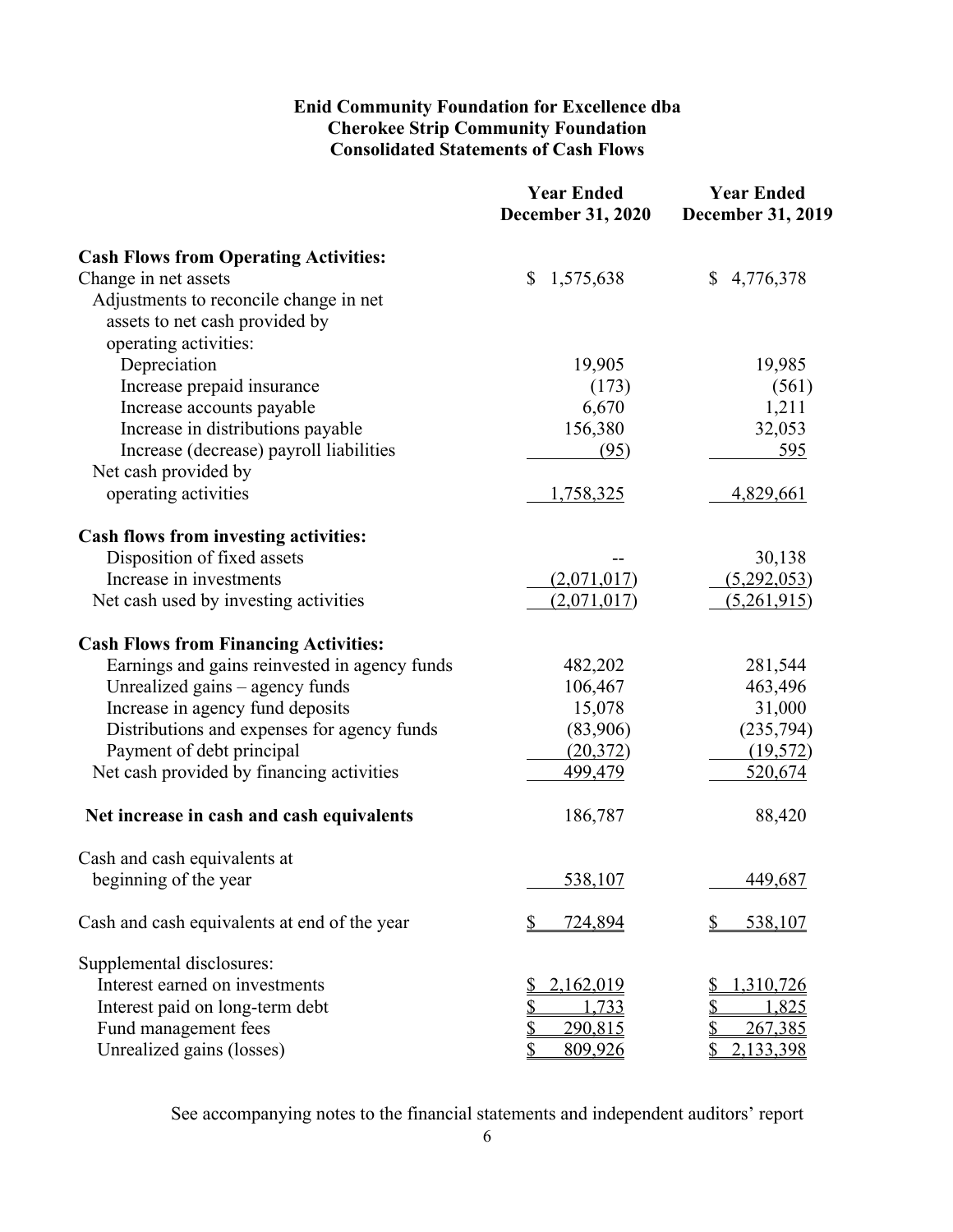# **Note 1 - Summary of Significant Accounting Policies**

Reporting Entity – The accompanying financial statements include the accounts of Enid Community Foundation for Excellence dba Cherokee Strip Community Foundation (the Foundation).

The Foundation is an Oklahoma, non-profit corporation. The Foundation is a publicly supported, philanthropic organization established for the purpose of collection of endowed funds for the long-term benefit of the City of Enid, Oklahoma and the northwest Oklahoma area. The Foundation administers approximately 190 individual charitable funds and provides a variety of services to donors who wish to establish endowed funds without incurring the administrative and legal costs of starting independent foundations.

Grants from the Foundation are available to fund projects that other organizations may not support such as emergency funding, research, cultural, educational, or pilot projects. The Board of Trustees is committed to providing services to strengthen and educate local nonprofit organizations through the promotion of partnerships and collaborations in our area.

Two educational series currently provided by the Foundation consist of leadership training for non-profit organizations and a youth workshop on philanthropy.

**Related Entity** – ECF Real Estate, L.L.C. (the Company) – ECF Real Estate, L.L.C., a related entity, was formed in August 2005 pursuant to the Oklahoma Limited Liability Company Act for the purpose of receiving any gift of real property to the Foundation. This entity had no activity in the current fiscal year.

**Basis of Accounting** – All revenues and expenses are recorded using the accrual basis of accounting. Revenues are recognized when they are earned and expenses are recognized when they are incurred.

**Basis of Presentation** – The Foundation's financial statement presentation follows the Financial Accounting Standards Board ASU 2016-14, *Not-for-Profit Entities* (Topic 958) – *Presentation of Financial Statements of Notfor-Profit Entities.* Accordingly, net assets of the Foundation and changes therein are classified and reported as follows:

- Net assets with donor restrictions net assets subject to donor-imposed restrictions
- Net assets without donor restrictions nest assets not subject to donor-imposed restrictions

**Net Asset Classification** – The Board of Trustees of the Foundation have adopted policies that require the Foundation to exercise prudence in determining whether to spend from or accumulate to donor-restricted endowment funds with a view toward the permanent nature and long-term continuing viability of such funds, rather than the maintenance of the historic dollar value thereof, absent explicit donor stipulations to the contrary. The Foundation classifies net assets which are subject to appropriation by the Board of Trustees as net assets with donor restrictions until amounts are appropriated for expenditure by the Foundation in a manner consistent with the standard of prudence prescribed by OK Uniform Prudent Management of Institutional Funds Act (UPMIFA). Once amounts are appropriated for spending, such amounts are classified as net assets without donor restriction until spent.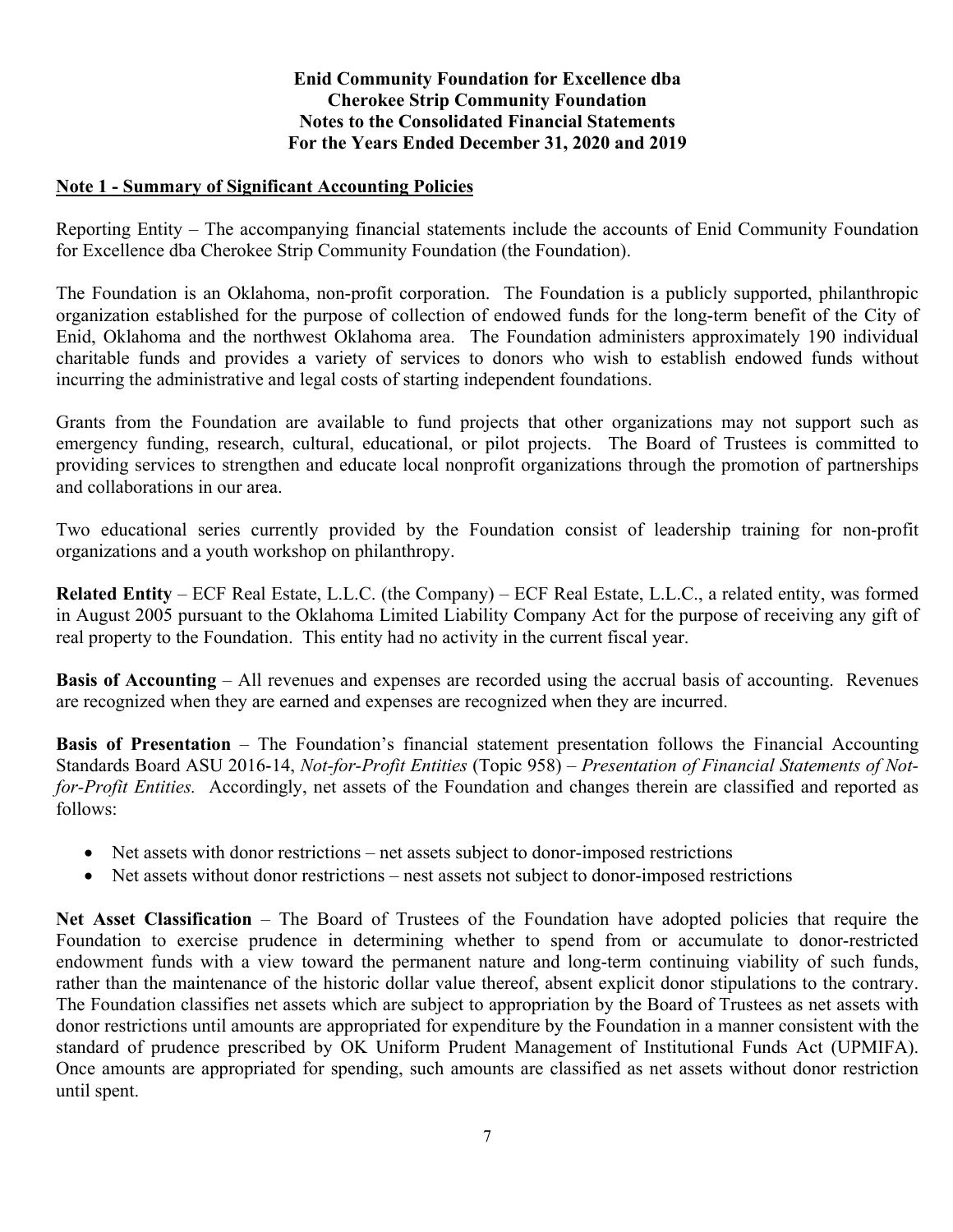## **Note 1 - Summary of Significant Accounting Policies (continued)**

All contributions received by the Foundation without a donor-imposed time restriction, a donor-imposed endowment restriction, or an implied time restriction are classified as net assets without donor restriction.

The following types of donor-restricted net assets are considered "endowments". Awards are made based on a board-specified rate. All distributions must be approved by the Board of Trustees.

*Undesignated Funds* do not have a named beneficiary.

*Designated Funds* have a specific not-for-profit beneficiary named by the donor.

*Donor Advised Funds* allow the donor to suggest a different beneficiary charity each year, to be approved by the Board of Trustees.

*Field of Interest Funds* are tied to a general area of interest and not to a specific organization. The board selects a recipient through an annual grant application process.

*Scholarship Funds* are typically endowed. The annual distributions are typically designated by the donor to a particular area high school. The recipients are chosen by the school (or a committee made up of the donor/or fund advisor, a teacher, a counselor and/or principal), fitting the parameters designated by the donor.

Three additional categories of donor-restricted net assets are not considered to be an "endowment":

*Gift Funds* are a spendable fund. Donors benefit from a current tax deduction at the time of their gift to the foundation, yet may make suggestions about distribution to charitable organizations of their choice over a more extensive time period. Although gift funds are eventually spent out to a third-party beneficiary, the Foundation does not merely function as an agent in the transaction. According to generally accepted accounting principles, the variance power of a community foundation, which gives it the power to exercise substantial discretion over funds it receives, requires the recipient organization to recognize the fair value of any asset received as a contribution.

Scholarship Funds – Non Endowed

The Allen Family Charitable Foundation Scholarship was established with a two million dollar donation in 2017. It is CSCF's only spendable scholarship fund and is separate from the annual distributions. A committee made up of members of the Allen Family and school staff chooses the applicants from four of the area high schools – EHS, OBA, Chisholm, and Pioneer High Schools. As long as the student maintains eligibility, the Allen Scholarship Fund will continue to pay for their secondary education at the college of their choice.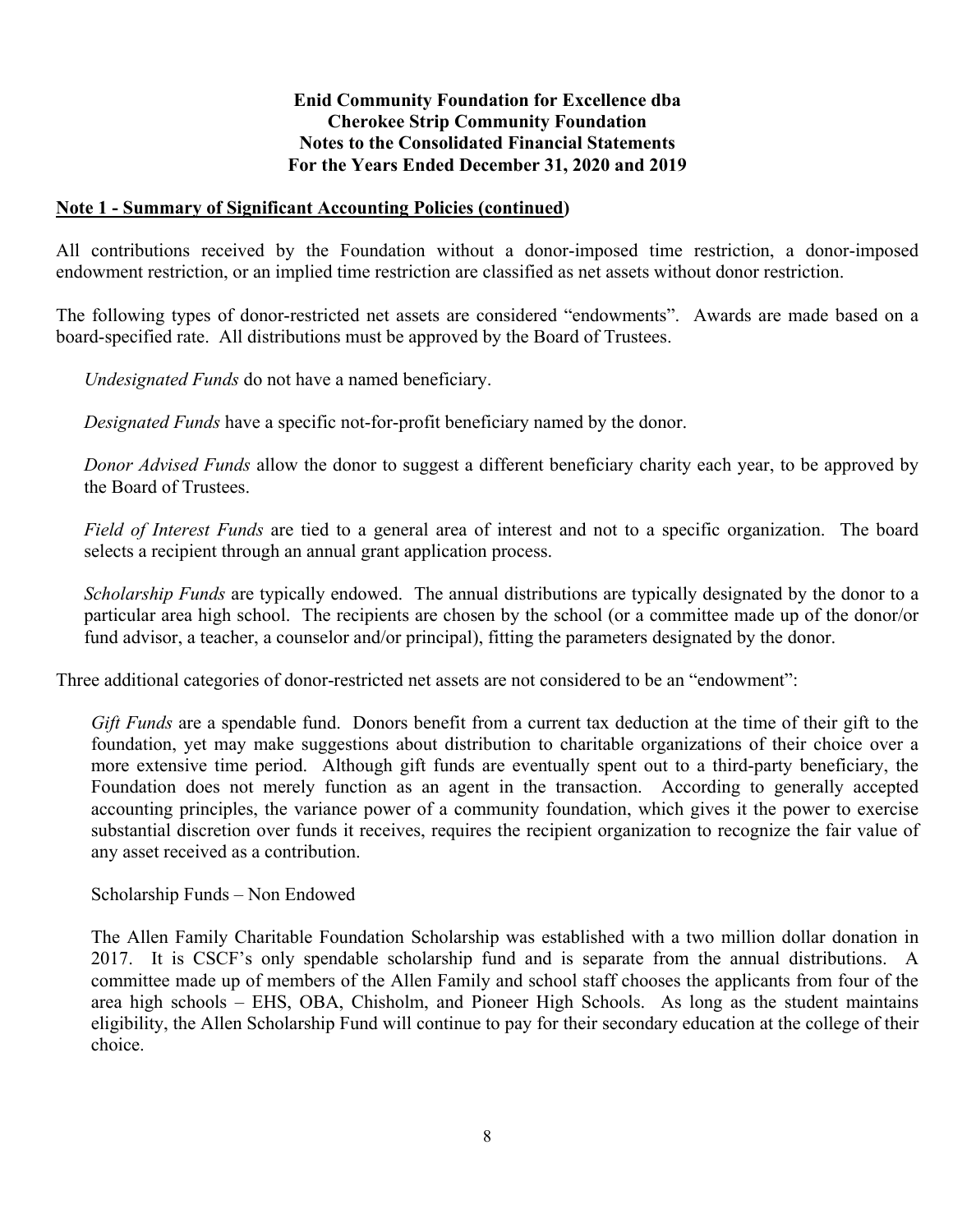## **Note 1 - Summary of Significant Accounting Policies (continued)**

*Whole Life Investment Funds* represent whole life insurance policies which have been donated to the Foundation. These funds are considered to be undesignated at this time. An endowment will be established in accordance with the donor's directives upon receipt of payment on the policies.

As a community foundation, in accordance with United States Treasury Regulations, the Foundation possesses variance power. Variance power is the unilateral right to remove donor-imposed restrictions upon a gift in response to changed circumstances. The Foundation interprets its variance power to apply to time restrictions and endowment restrictions as well as purpose restrictions. This power is exercisable only in narrowly defined circumstances. Because this power is incorporated by reference in the gift instruments for all of the donorrestricted endowment fund gifts received by the Foundation, the Foundation views its variance power as an explicit expression of donor intent.

**Agency Funds** – Generally accepted accounting principles of the United States establish standards for transactions in which a community foundation accepts a contribution from a donor and agrees to transfer those assets, the return on investment of those assets, or both to another entity that is specified by the donor. These principles specifically require that if a not-for-profit organization establishes a fund at a community foundation with its own funds and specifies itself as the beneficiary of that fund, that community foundation must account for the transfer of such assets as a liability rather than as a contribution. The Foundation does not have variance power over these funds, and these funds are not considered an equity transaction. The assets held on behalf of the agency are included in cash and investments and the related liability is reported as Agency Funds Held on Behalf of Other Organizations on the statement of financial position. Assets and liabilities related to such funds totaled approximately \$5,478,208 and \$4,963,280 at December 31, 2020 and 2019, respectively. These assets are managed in accordance with the same investment policies as the Foundation's other funds.

**Endowment Investment and Spending Policies** – The Foundation has adopted investment and spending policies, approved by the Board of Trustees, for endowment assets that attempt to provide a predictable stream of funding to programs supported by its endowment while seeking to maintain the purchasing power of these endowment assets over the long-term. The Foundation's spending and investment policies work together to achieve this objective. The investment policy establishes an achievable return objective through diversification of asset classes. The Foundation targets a diversified asset allocation that places an emphasis on U.S. Treasury securities and equitybased investments to achieve its long-term return objectives within prudent risk parameters.

The spending policy calculates the amount of money annually distributed from the Foundation's various endowed funds, for grant making and administration. The distribution rate will be applied to a three year moving average of the Fund's market value to determine the amount allocated each year for programs. However, in the first year of operation, the distribution rate will be zero. In order to protect the Fund's assets into the future, new funds would not receive a distribution until the funds have been invested for an entire year. In the second year of operation, the distribution rate will be up to five percent (5%) of the Fund's two (2) year moving average of the Fund's market value. In the third year, the distribution rate will be up to 5% of the Fund's three (3) year moving average of the Fund's market value.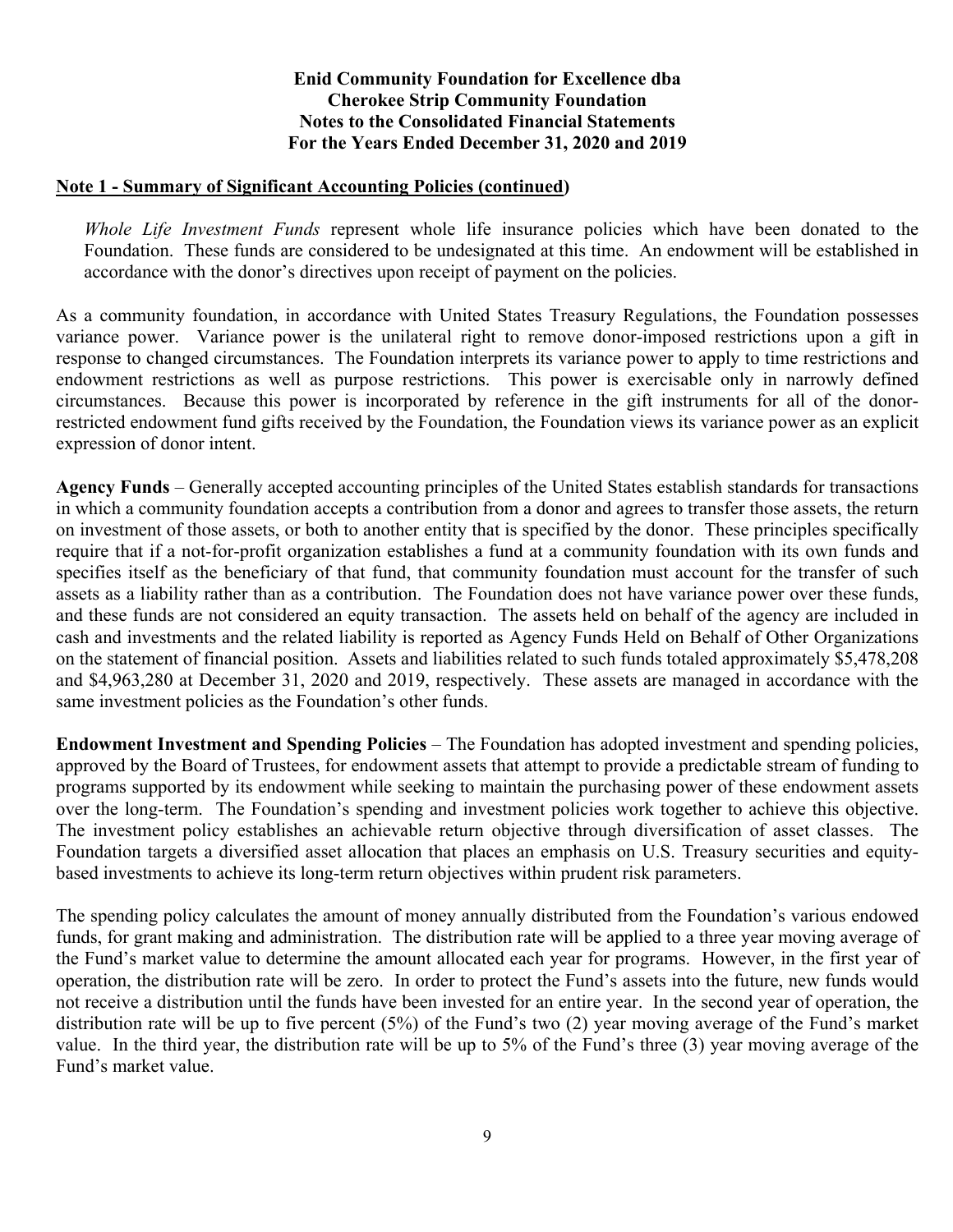## **Note 1 - Summary of Significant Accounting Policies (continued)**

To further protect the Fund's assets in the future, "underwater endowments" will receive individual review. Endowments are considered to be underwater when market value is below the original contributed amount. To preserve the integrity and purchasing power of each underwater fund the Foundation will reduce spending to an amount that will allow the fund to recover within a reasonable time period.

It is the responsibility of the board to maintain each endowment fund at no less than the original contributed amount to the extent possible. Market fluctuations can create underwater endowments, and while spending is not prohibited, prudent evaluation is required. According to the UPMIFA, before making distributions from underwater funds, the board is to consider:

- The duration and preservation of the endowment fund
- The purposes of the Foundation and the endowment fund
- General economic conditions
- The possible effects of inflation and deflation
- The expected total return from income and the appreciation of investments
- Other resources of the Foundation
- The investment policies of the Foundation

This spending policy has two implications. First, by incorporating a three (3) year moving average of the Fund's market value in calculating the distribution rate, the policy minimizes large fluctuations in the market value, enabling the Fund to distribute a more steady income to the Fund recipient. Second, the policy adjusts spending toward the long-term maximum distribution rate of five percent (5%) of the three (3) year moving average of the Fund's market value, ensuring that spending levels will be sensitive to fluctuating Fund levels, providing stability and growth in long-term purchasing power.

**Cash and Cash Equivalents** – For purposes of the statement of cash flow, the Foundation considers all highly liquid investments available for current use with an initial maturity of three months or les to be cash equivalents.

**Investments** – Investments in marketable securities with readily determinable fair values and all investments in debt securities are reported at their fair values based on quoted prices in active markets in the statement of financial position. Unrealized gains and losses are included in the changes in net assets. Investment expenses include fees for bank trustees, investment managers and custodians.

Investments of the Foundation are administered by investment agents chosen by the Foundation's Board of Trustees. The investment agents report the assigned values and market values of the investments and are responsible for custody and investment management under supervision of the Board of Trustees. The Foundation provides administrative and reporting support as needed.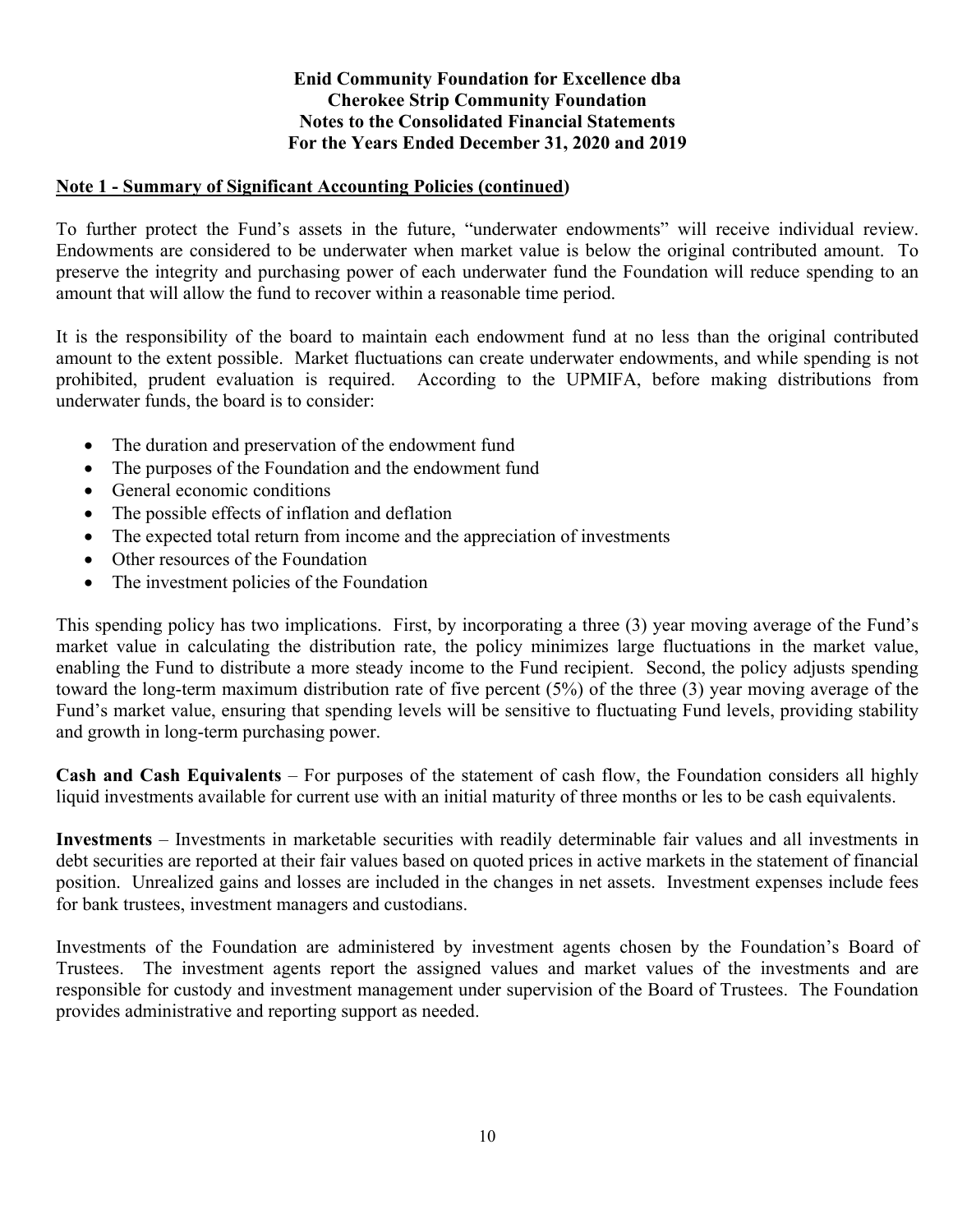## **Note 1 - Summary of Significant Accounting Policies (continued)**

**Property and Equipment –** Purchased property and equipment are recorded at cost. Donations of property and equipment are recorded as support (gifts in kind) at their estimated fair value. Such donations are reported as unrestricted support unless the donor has restricted the donated asset to a specific purpose. Assets donated with explicit instructions regarding their use, and contributions of cash that must be used to acquire property and equipment, are reported as restricted support. Fixed assets are depreciated over their estimated useful lives ranging from 5 to 39 years using the straight-line method.

**Administrative Fees** – The Foundation charges an annual fee to each Fund equal to 1.25%. One quarter of the annual fee is charged based upon the market value of each Fund at the end of each calendar quarter. If the Fund exists for only a portion of an entire calendar year, the Foundation's annual fee will be prorated based upon the days the Fund exists in relation to the entire calendar year. If a donor-designated investment manager is used for a Fund exceeding \$100,000, the Foundation will charge an annual fee to the Fund equal to 0.5% of the market value of the Fund plus all fees and expenses charged by the donor-designated investment manager. This 0.5% fee is also collected upon a quarterly basis.

**Functional Allocation of Expenses –** The costs of providing the various programs and other activities have been summarized on a functional basis in the accompanying statements of functional expenses. Costs are allocated between program services and management and general expenses. Management and general expenses include those expenses that are not directly identifiable to program service activities. The majority of costs, other than personnel related costs, are direct to the specific functional area. Personnel related costs have been allocated based on time studies.

**Income Tax Matters** – The Foundation qualifies as an organization exempt from income taxes under Section 501 (c)(3) of the Internal Revenue Code and is subject to a tax on income from any unrelated business, as defined by Section 509(a)(1) of the Code. The Foundation historically has not had unrelated business income and is of the opinion that any such income that may exist at December 31, 2020 would not be material. Accordingly, no provision for income taxes has been recorded.

The Foundation has adopted the recognition requirements for uncertain income tax positions as required by generally accepted accounting principles. Income tax benefits are recognized for income tax positions taken or expected to be taken in a tax return only when it is determined that the income tax position will more-likely-than not be sustained upon examinations by taxing authorities. The Foundation has analyzed tax positions taken for filing with the Internal Revenue Service and all state jurisdictions where it operates. The Foundation believes that income tax filing positions will be sustained upon examination and does not anticipate any adjustments that would result in a material adverse effect on the Foundation's financial condition, results of operations, or cash flow. Accordingly, the Foundation has not recorded any reserves, or related accruals for interest and penalties for uncertain income tax positions at December 31, 2020.

Federal and state income tax statutes dictate that tax returns filed in any of the previous three reporting periods remain open to examination. Currently, the Foundation has no open examinations with the Internal Revenue Service or the Oklahoma Tax Commission.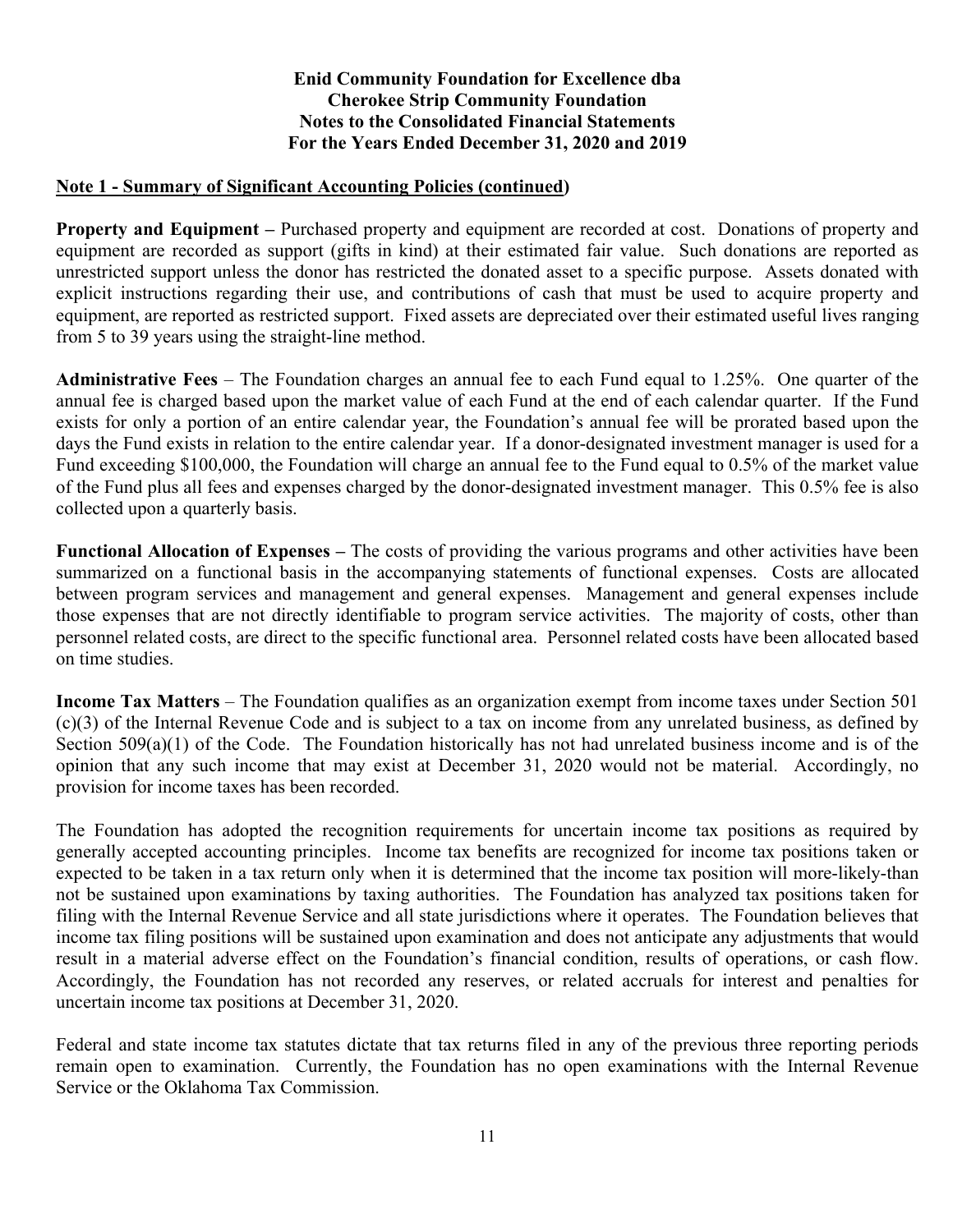## **Note 1 - Summary of Significant Accounting Policies (continued)**

Fair Value Measurement of Investments – The Foundation follows ASC Topic 820, Fair Value Measurements, which provides the framework for measuring fair value and requires additional disclosure about the use of fair value measurements in an effort to make the measurement of fair value more consistent and comparable. The framework provides a fair value hierarchy that prioritizes the inputs to valuation techniques used to measure fair value. The hierarchy gives highest priority to unadjusted quoted prices in active markets for identical assets or liabilities (Level 1 measurements) and the lowest priority to unobservable inputs (Level 3 measurements). The inputs to the three levels of the fair value hierarchy under ASC Topic 820 are described as follows:

**Level 1:** Unadjusted quoted Prices in active markets for identical assets or liabilities in active markets that the Foundation has the ability to access.

**Level 2:** Quoted prices for similar assets or liabilities in active markets; quoted prices for identical assets or liabilities in active markets; inputs other than quoted prices that are observable for the assets or liability; and inputs that are derived principally from, or corroborated by, observable market data by correlation to other means. If the asset or liability has a specified (contractual) term, the Level 2 input must be observable for substantially the full term of the asset or liability.

**Level 3:** Unobservable and significant to the fair value measurement.

**Estimates** – The preparation of financial statements in conformity with generally accepted accounting principles requires management to make estimates and assumptions that affect certain reported amounts and disclosures. Accordingly, actual results could differ from those estimates.

**Prior period adjustment** – A prior period adjustment was made to account for a change with retained earnings.

# **Note 2 – Liquidity and Availability of Financial Assets**

The following reflects the Foundation's financial assets as of the statement of financial position date reduced by the amounts not available for general use because of contractual requirements or donor preference within one year of the statement of financial position date.

|                                                   | 2020           | 2019         |
|---------------------------------------------------|----------------|--------------|
| Financial assets at year end                      | 30,683,506     | 28,425,702   |
| Less those unavailable for general expenditures   |                |              |
| within one year, due to:                          |                |              |
| Agency funds held on behalf of others             | (5,478,208)    | (4,963,280)  |
| Funds subject to appropriation                    | (24, 426, 418) | (22,871,776) |
| Investments held in whole life policies           | (53,986)       | (52, 539)    |
| Financial assets available to meet cash needs for |                |              |
| general expenditures within one year              | 724.894        | 538.         |
|                                                   |                |              |

As part of the Foundation's liquidity management plan, cash in excess of daily requirements is invested in money market funds and short-term investments.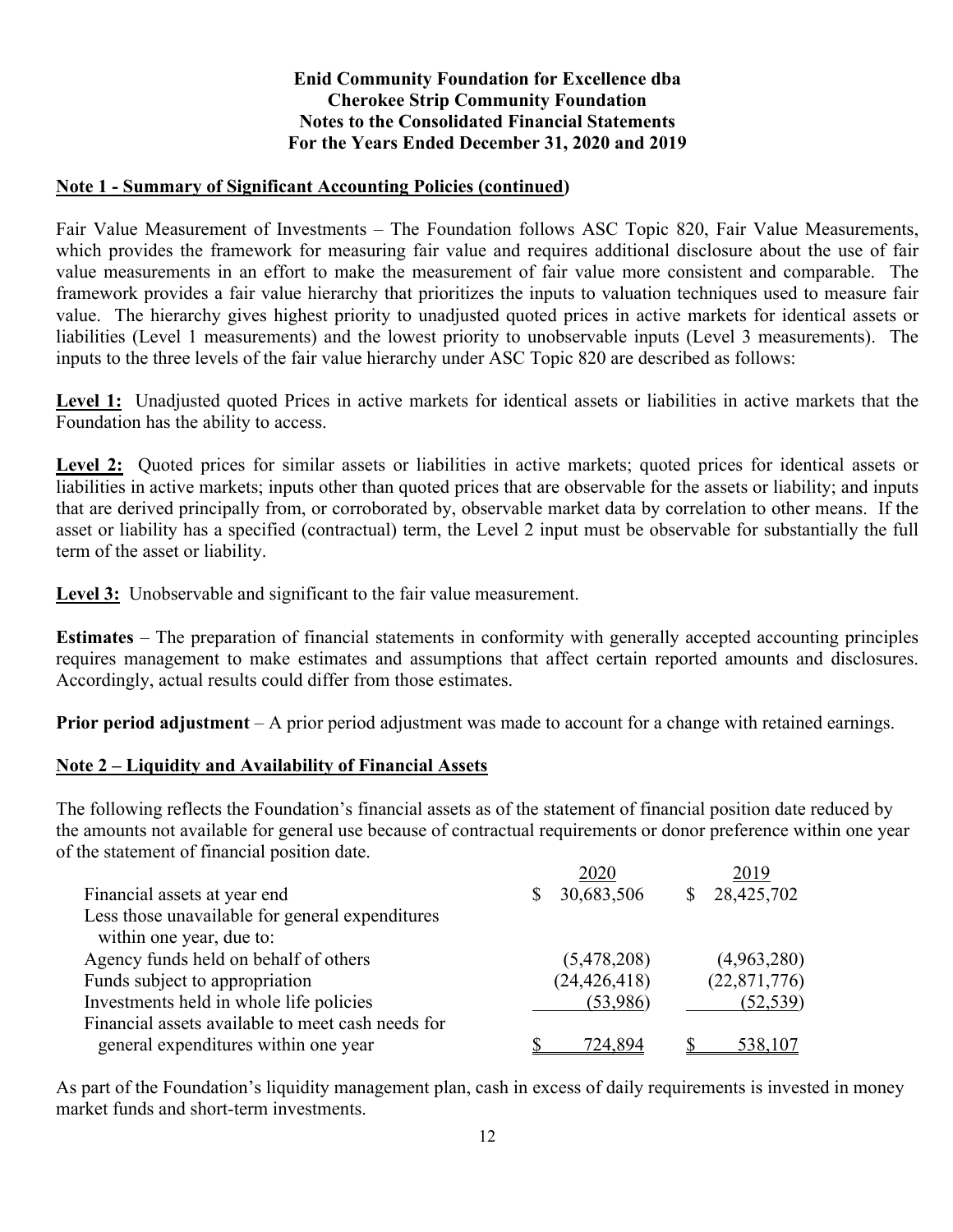# **Note 3 – Changes in Net Assets of Endowed and Non-Endowed Funds**

The Foundation's reconciliation of the beginning and ending balances of net assets held in endowed funds and non-endowed funds in total and by class follows: **2020** 

|                                     |                  | 2020                           |              |  |  |  |  |  |
|-------------------------------------|------------------|--------------------------------|--------------|--|--|--|--|--|
|                                     |                  | <b>With Donor Restrictions</b> |              |  |  |  |  |  |
|                                     | Endowed          | Non-Endowed                    | Total        |  |  |  |  |  |
| Net assets, beginning of year       | 20,102,480<br>S. | 2,821,835                      | \$22,924,315 |  |  |  |  |  |
| Contribution                        | 306,398          | 66,138                         | 372,536      |  |  |  |  |  |
| Investment return, net              | 2,452,461        | 227,412                        | 2,679,873    |  |  |  |  |  |
| Funds appropriated for disbursement | (958, 604)       | (537,716)                      | (1,496,320)  |  |  |  |  |  |
| Net assets, end of year             | \$21,902,735     | 2,577,669                      | \$24,480,404 |  |  |  |  |  |

|                                     | 2019                           |  |             |  |              |  |  |
|-------------------------------------|--------------------------------|--|-------------|--|--------------|--|--|
|                                     | <b>With Donor Restrictions</b> |  |             |  |              |  |  |
|                                     | Endowed                        |  | Non-Endowed |  | Total        |  |  |
| Net assets, beginning of year       | 15,781,929                     |  | 2,390,579   |  | \$18,172,508 |  |  |
| Contribution                        | 2,175,862                      |  | 200,208     |  | 2,376,070    |  |  |
| Investment return, net              | 2,931,011                      |  | 400,426     |  | 3,331,437    |  |  |
| Funds appropriated for disbursement | (786, 322)                     |  | (169, 378)  |  | (955,700)    |  |  |
| Net assets, end of year             | 20,102,480                     |  | 2,821,835   |  | 22,924,315   |  |  |

Current year gains and losses (realized and unrealized) are reported in other gains and losses as follows:

|                            | 2020    | 2019      |
|----------------------------|---------|-----------|
| With donor restrictions    | 809,926 | 2,133,398 |
| Without donor restrictions | $- -$   | 3,062     |
| Total                      | 809.926 | 2,136,460 |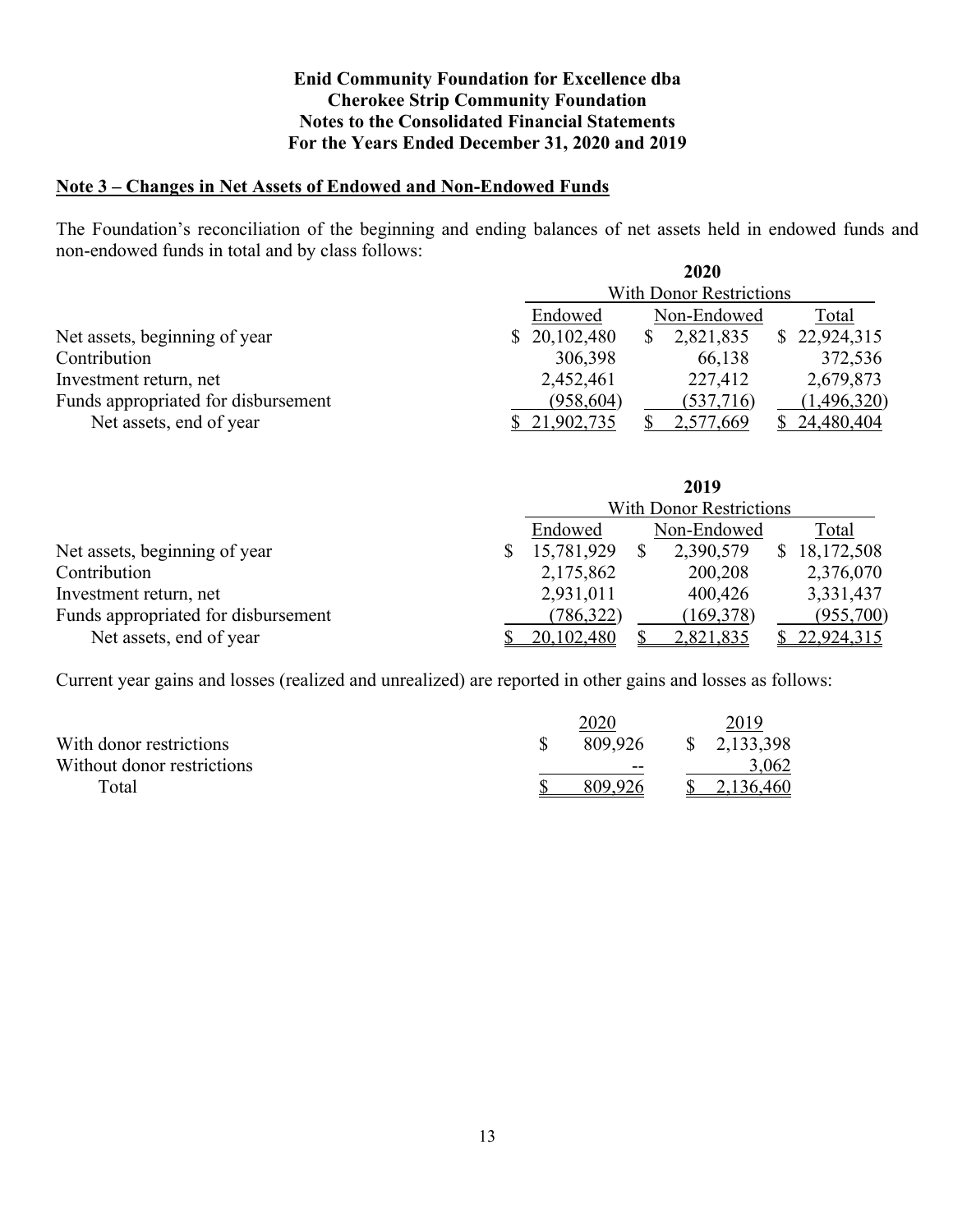#### **Note 4 – Investments**

The Foundation maintains its investments in Stride Bank which is located in Enid, Oklahoma.

The major categories of investments, at fair market value, at December 31, 2020 and 2019 were as follows:

|                           |       |                                                                    |        |  | 2020       |  |              |               |              |  |  |
|---------------------------|-------|--------------------------------------------------------------------|--------|--|------------|--|--------------|---------------|--------------|--|--|
|                           |       | <b>With Donor Restriction</b><br><b>Without Donor Restrictions</b> |        |  |            |  |              |               | Total        |  |  |
|                           | Cost  |                                                                    | Market |  | Cost       |  | Market       | Cost          | Market       |  |  |
| Cash and Money Market     | $- -$ |                                                                    | --     |  | 733,555    |  | 733,555      | 733,555<br>S. | 733,555      |  |  |
| <b>Balanced Funds</b>     |       |                                                                    |        |  | 3,760,846  |  | 4,398,899    | 3,760,846     | 4,398,899    |  |  |
| <b>Fixed Income Funds</b> | --    |                                                                    | --     |  | 11,190,380 |  | 11,540,080   | 11,190,380    | 11,540,080   |  |  |
| Equities                  | --    |                                                                    |        |  | 10,902,294 |  | 13,279,987   | 10,902,294    | 13,279,987   |  |  |
| Other: Mineral Interest   | $-$   |                                                                    |        |  |            |  | 220          |               | 220          |  |  |
| <b>Total Investments</b>  | $- -$ |                                                                    |        |  | 26,587,076 |  | \$29,952,741 | \$26,587,076  | \$29,952,741 |  |  |

|                          |   |                                   |        | 2019       |                               |                |                             |  |              |
|--------------------------|---|-----------------------------------|--------|------------|-------------------------------|----------------|-----------------------------|--|--------------|
|                          |   | <b>Without Donor Restrictions</b> |        |            | <b>With Donor Restriction</b> |                | Total                       |  |              |
|                          |   | Cost                              | Market | Cost       |                               | Market         | Cost                        |  | Market       |
| Cash and Money Market    | S | $- -$                             | --     | 1,063,358  |                               | $1,063,358$ \$ | 1,063,358                   |  | 1,063,358    |
| <b>Balanced Funds</b>    |   | $- -$                             |        | 3,858,418  |                               | 4,055,070      | 3,858,418                   |  | 4,055,070    |
| Fixed Income Funds       |   | --                                |        | 10,523,426 |                               | 10,613,058     | 10,523,426                  |  | 10,613,058   |
| Equities                 |   |                                   |        | 10,000,713 |                               | 12,103,350     | 10,000,713                  |  | 12,103,350   |
| Other: Mineral Interest  |   |                                   |        |            |                               | 220            |                             |  | 220          |
| <b>Total Investments</b> |   |                                   |        | 25,445,916 |                               |                | $$27,835,056$ $$25,445,916$ |  | \$27,835,056 |

Current year gains and losses (realized and unrealized) are reported in other gains and losses as follows:

|                            | 2020    |           |
|----------------------------|---------|-----------|
| With donor restrictions    | 809.926 | 2,133,398 |
| Without donor restrictions | $-$     | 3,062     |
| Total                      | 809.926 | 2,136,460 |

#### **Note 5 – Dividends and Interest Revenue**

Dividends and interest revenues are reflected in the statement of activities net of external and direct internal investment fees. These fees are summarized as follows:

|                      | 2020    | <u> 2019 </u> |
|----------------------|---------|---------------|
| External fees        | 290,815 | 267,385       |
| Direct internal fees | --      | --            |
| Total fees           | 290.815 | '385.         |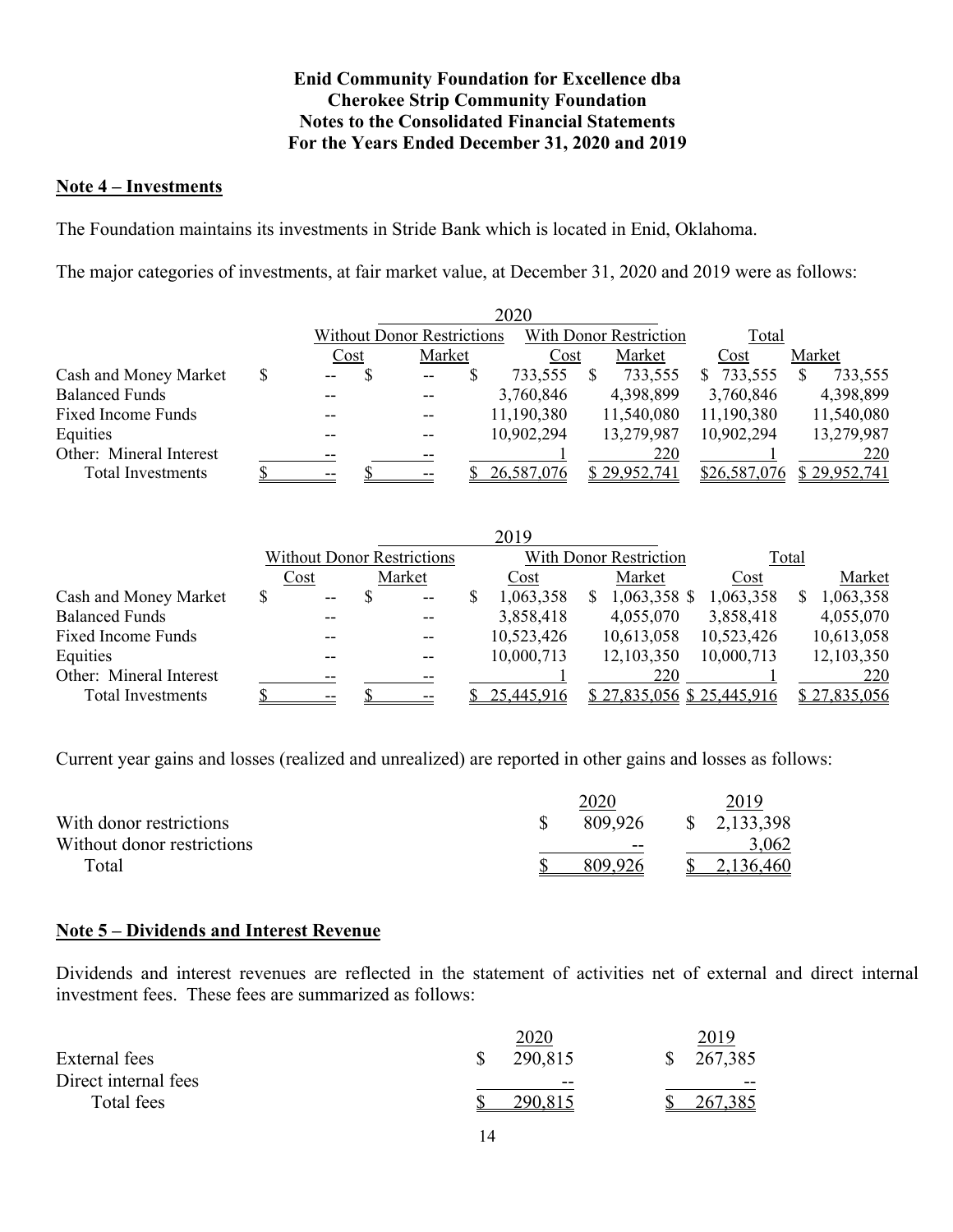## **Note 6 – Fair Value Measurement**

The following tables present assets that are measured at fair value on a recurring basis at December 31, 2020 and 2019:

|                           |               | December 31, 2020                               |         |              |
|---------------------------|---------------|-------------------------------------------------|---------|--------------|
|                           |               | Fair Value Measurements at Reporting Date Using |         |              |
|                           | Level 1       | Level 2                                         | Level 3 | Total        |
| Assets:                   |               |                                                 |         |              |
| Money market funds        | \$<br>163,622 | \$<br>$-$ \$                                    |         | 163,622<br>S |
| CDs                       | 245,000       |                                                 |         | 245,000      |
| <b>Fixed Income Funds</b> | 11,540,080    |                                                 |         | 11,540,080   |
| <b>Balanced Funds</b>     | 4,398,899     |                                                 |         | 4,398,899    |
| Equities                  | 13,279,987    |                                                 |         | 13,279,987   |
| Mineral Interest          |               |                                                 | 220     | 220          |
| Total                     |               |                                                 | 220     | \$29,627,808 |

# December 31, 2019 Fair Value Measurements at Reporting Date Using

|                           | Level 1      | Level 2 |       |   | Level 3 | Total        |
|---------------------------|--------------|---------|-------|---|---------|--------------|
| Assets:                   |              |         |       |   |         |              |
| <b>Fixed Income Funds</b> | \$10,613,058 |         | $-$   | S |         | \$10,613,058 |
| <b>Balanced Funds</b>     | 4,055,070    |         |       |   |         | 4,055,070    |
| Equities                  | 12,103,350   |         |       |   |         | 12,103,350   |
| Mineral Interest          | $- -$        |         |       |   | 220     | 220          |
| Total                     |              |         | $- -$ |   | 220     |              |

Investments in oil and gas interests are reported at fair value. Fair value is generally determined by independent appraisal at the time of donation and revalued annually by management.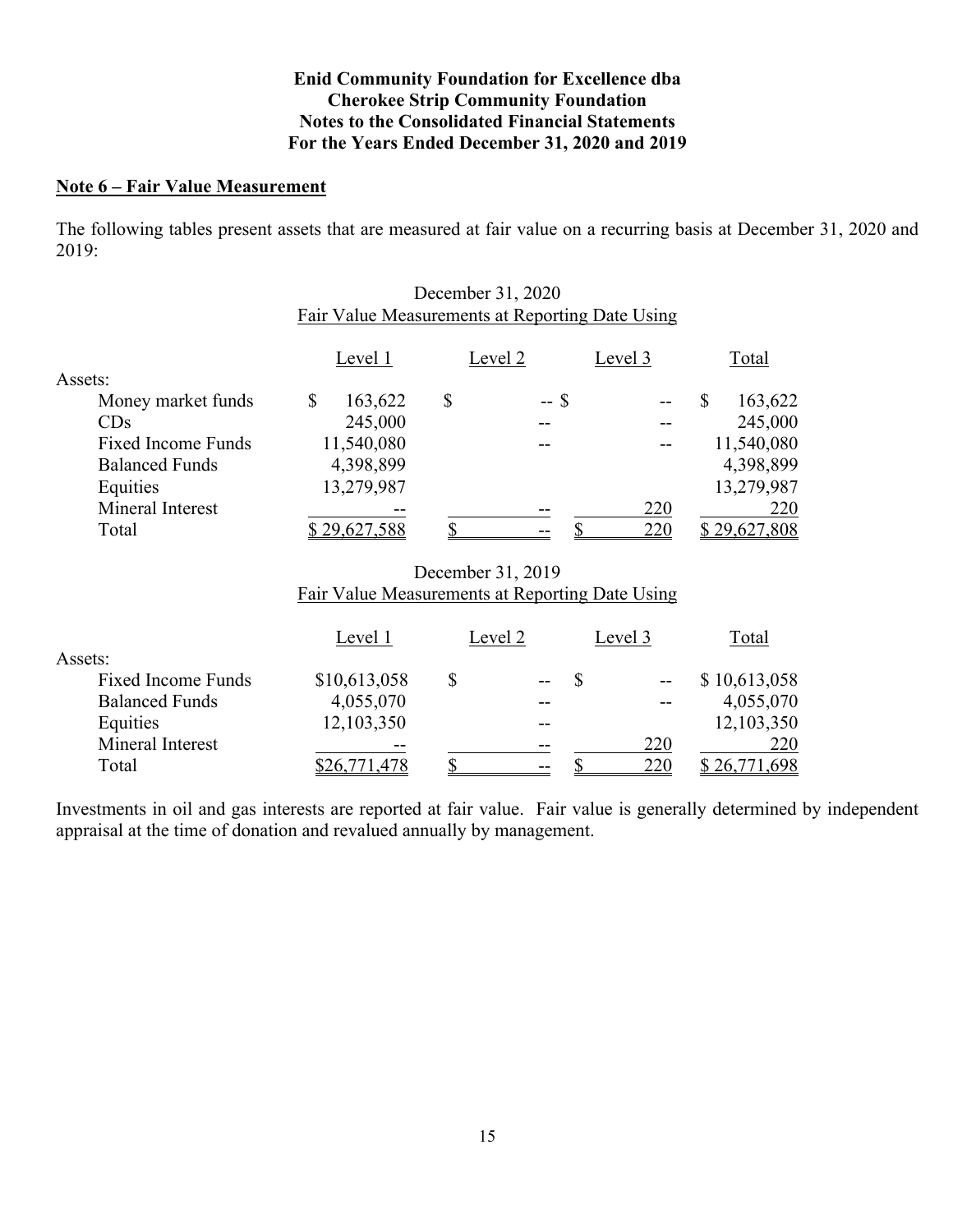## **Note 7 – Underwater Endowment Funds**

From time to time, the fair value of assets associated with individual endowment funds may fall below the level that the donor or UPMIFA requires the Foundation to retain as a fund of perpetual duration. Deficiencies of this nature may result from unfavorable market fluctuations or continued appropriation for certain programs that was deemed prudent by the Board of Trustees. During 2020 the market experienced appreciation which resulted in the removal of underwater endowments at December 31, 2020. These funds are reported below along with comparative amounts for 2019.

|                  |               | 2020       |              |  |  |
|------------------|---------------|------------|--------------|--|--|
|                  | Original Gift | Fair Value | Deficiencies |  |  |
| Designated Funds | $- -$         | $- -$      |              |  |  |
|                  |               | 2019       |              |  |  |
|                  | Original Gift | Fair Value | Deficiencies |  |  |
| Designated Funds | 60,089        | 51.819     | (8,181)      |  |  |

#### **Note 8 – Concentrations of Credit Risk**

The Foundation may, from time to time, maintain cash balances in their bank account in excess of the FDIC insured limit. The Foundation has not experienced any losses in such accounts and believes that it is not exposed to any significant credit risk on cash or cash equivalents.

The Foundation's investment portfolio consists of diversified investments, which are subject to market risk. At December 31, 2020, 44.3% of the investments were concentrated in equities. At December 31, 2019, that amount equaled 43.4%.

## **Note 9 – Property and Equipment**

Property and equipment is summarized as follows:

|                                | 2020         | 2019     |
|--------------------------------|--------------|----------|
| Land                           | 50,000<br>\$ |          |
| Office Building                | 355,907      | 405,907  |
| Office Furniture and Equipment | 51,750       | 51,750   |
| Less: Accumulated depreciation | (74,201)     | (54,296) |
| Net Property and Equipment     | 383,456      | 403,361  |
| Depreciation expense           |              |          |